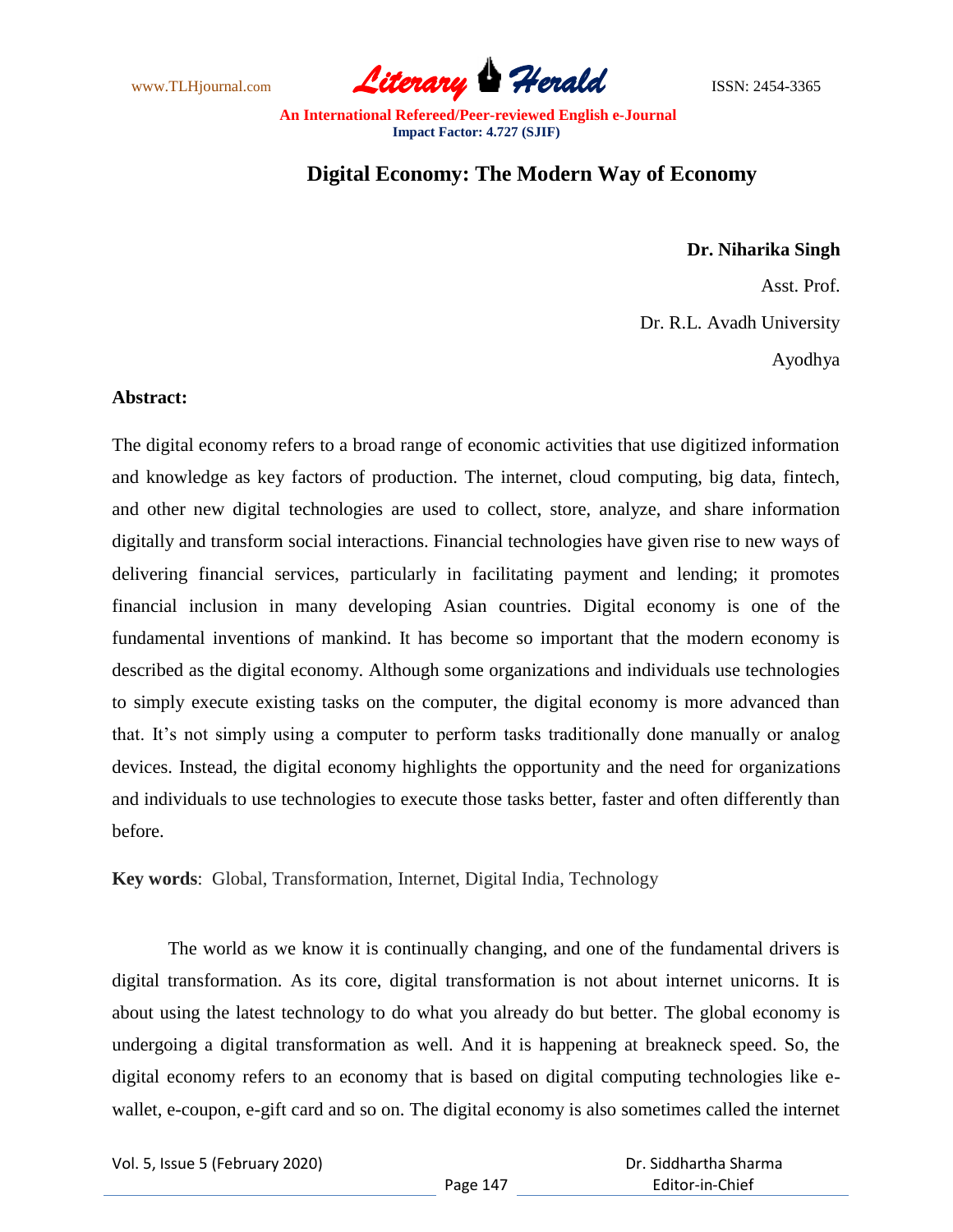

economy. In the last decade of  $20<sup>th</sup>$  century Nicholas Negroponte (1995) used a metaphor of shifting from processing atoms to processing bits. "The problem is simple. When information is embodied in atoms, there is a need for all sorts of industrial-age means and huge operations for delivery. But suddenly, when the focus shifts to bits, the traditional big guys are no longer needed. Do- it yourself publishing on the Internet makes sense. It does not for a paper copy."

With the rapid growth of digital economy, improving transformation and communication technologies resolve the cost of communication market transactions, and also promote the development of new product such as data service researching. These technologies changed the way of modern business and multinational transaction. Since the 1990s, with the rapid development of information technologies and the popularity of Internet, International trade has built up a new way of virtual transactions. The digital economy has changed the business model and integrated the global value chain. Enabled by technology and social trends, the digitalization of the economy is changing the way in which economic agents behave. Not long ago, most people would use a travel agent to book a vacation, and go to a "brick and mortar" store to buy a new pair of shoes or rent a DVD or VHs tape to watch the latest movies. Today, we can do this from the comfort of our homes. We can search on the internet and compare hundreds of hotel prices ourselves, rent someone"s home for our vacation, buy products from all over the world and stream endless videos without ever leaving the house. While the final products have not drastically changed, a movie is still a movie after all, digital technologies and new business models are altering the way goods and services are delivered and consumed. The digital economy has enabled retailers to allow customers to people online orders (often fulfilled from a local store) and has made it easier for retailers to gather and analyze data on customers, to provide personalized service and advertising.

As far as the workplace is concerned in the case of digital economy, the signs are positive. For as noisy as our personal lives may be when it comes to communication, the workplace is beginning to adapt rather handsomely to the digital economy. Once upon a time, the only way a business could ensure staffs were sufficiently trained was to send them on lengthy courses. If the training was relevant and well delivered, this method worked, but was often than not, it created two problems. Firstly, it took the employees in question away from their jobs-often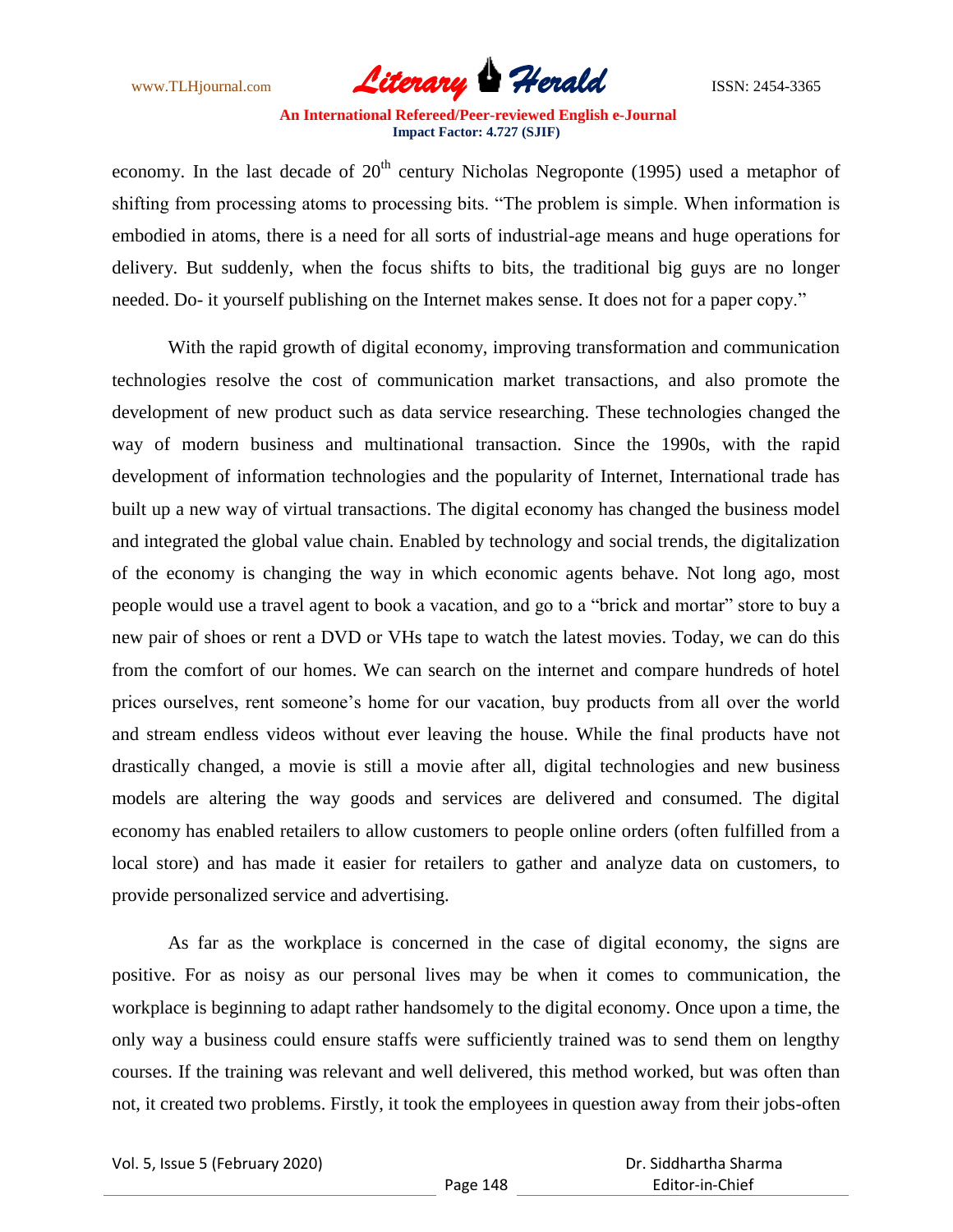

for extended periods. Secondly, the training was usually delivered in one great big chunk, making it hard to digest and even harder to retain. Learning in the digital economy is all about harnessing the power of content and the many ways in which it can be distributed. Training is now delivered in bite-sized chunks that can be devoured whenever people feel most compelled to learn. And, such content available on devices that are forever by our side, the ability to learn on the go and in any environment is liberating. Digital economy encourages tight collaboration and with working environments that mix working from home freelancers with traditional office staff, things are far simpler. Processes are handled by software, while the hierarchy of a business is made clear and the ability for multi-skilled workers to break free from the boundaries of their roles to explore other avenues and peers within the business. Perhaps the most performed outcome of the digital economy is how it has enabled virtually anyone to reach a colossal audience. Previously, the ability to speak to the masses was only available to those with the marketing budgets big enough to afford TV advertising spots. Now, open the Facebook app on your Smartphone, hit the "Live" button and you can instantly live video streaming to the worldno broadcast truck or satellite dish required. Computing power has finally reached the point where businesses can take advantage of incredibly small devices and low-cost software to reach massive audience. Thus the digital economy has mobilized employees, leveled the commercial playing field and put the power of leadership into all of our hands safely. The digital economy will continue to offer ever more exciting opportunities for businesses of all sizes.

The advent of the Internet brought major changes first to the entertainment, news advertising and the retail industries. In those industries, the first major digital players initially started from traditional business models, adopting them to better end-user equipment and more extensive interconnection through the Internet. For example, online intermediaries that allowed the discovery, scale, and purchase of goods and services such as vehicles, homes, and jobs were another early category. Other digital players specialized in the online selling of traditional services (for example, online insurance brokers). Retailers then began selling digital products and services, like downloadable and streaming music and movies, executable code games and services based on data processing, increasingly blurring the line between goods and services as businesses continued to develop. Online advertising similarly started from traditional advertising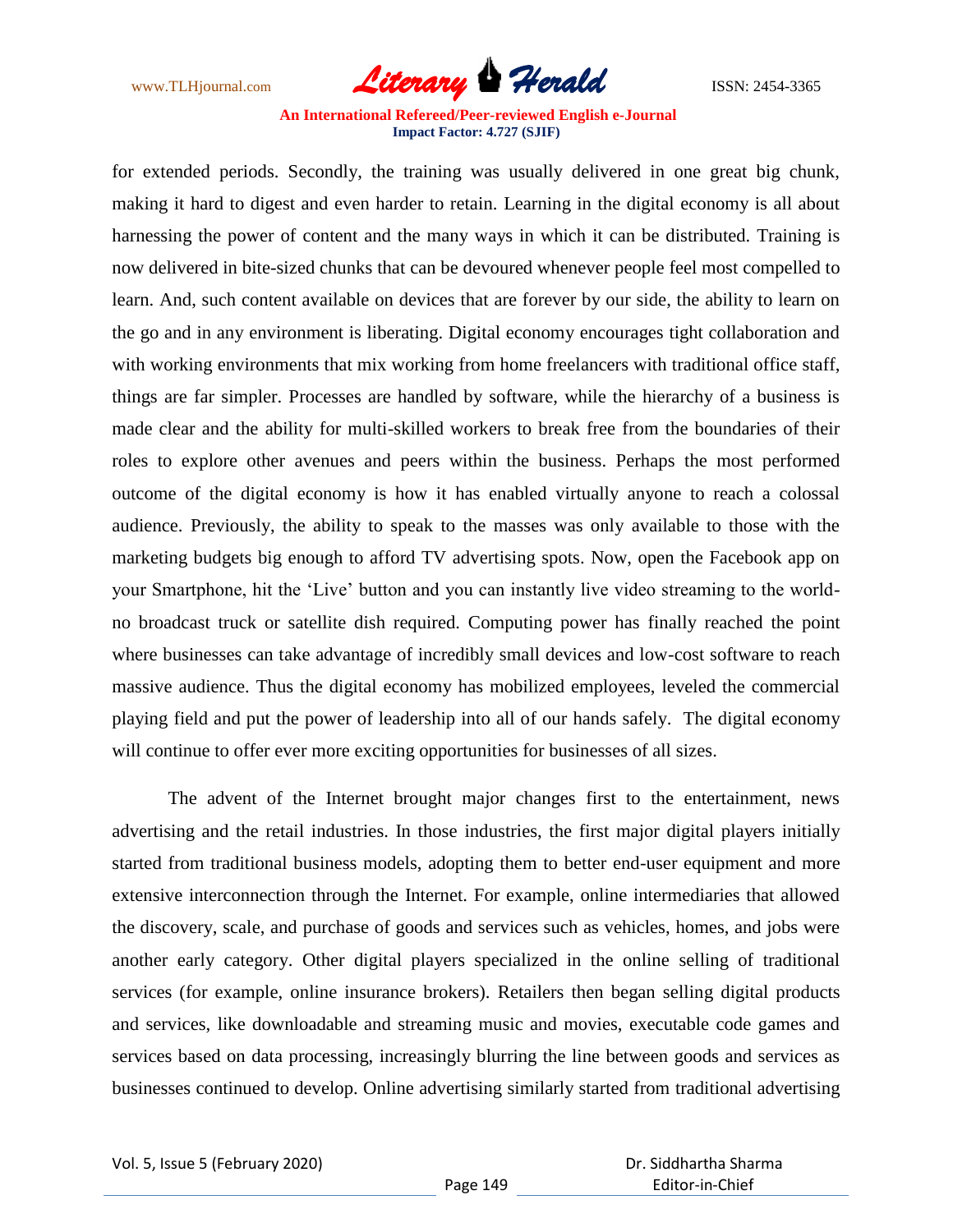

business models, becoming more sophisticated as the potential of digital technology became fully integrated into the industry. New online services enabling a sharing and service economy have also appeared, allowing people to rent out their homes, vehicles and skills to third parties. Sectors as diverse as retail, logistics and education have changed and keep changing due to the spread of digital economy. The digital economy has enabled retailers to allow customers to place online orders (often fulfilled from a local store) and has made it easier for retailers to gather and analyze data on customers, to provide personalized service and advertising. It has also enabled retailers to manage logistics and supply stores with products, which has had a significant, positive impact on productivity. Gone are the days where retailers could simply often their doors to hearing crowds. With increasing adoption of Google Home, Amazon"s Alexa, and Paytm Mall, algorithms are already making decisions on our behalf. By Amazon's Alexa in the US, where you can order virtually and product with a simple vocal command, which will be delivered to your door with free shipping and returns. Devices places orders for customer based on their preferences, such as price sensitivity, preferences for premium or locally produced goods, or level of urgency. Customers hate queues and self-checkouts. Amazon killed two birds with one stone, introducing Amazon Go, a convenience store with no cashier or self checkout system. Amazon also reduced opportunities for in-store theft: when an item is placed in the customer's basket, the purchase is registered as they walked out the door. The traditional approach to loss prevention (warning signs, bag checks, and extra staff) is less important in a digital economy where customers shared their private data with retailers. "In 2007, American Book store made dollar 17 billion in sales. It was dollar 11 billion by 2017- not because people were reading less, but because they were reading differently. Sure enough, over the decade 250,000 jobs vanished in book store and print shops. Yes 300000 Americans are now working for Amazon alone, but those jobs require different skills, offer different opportunities, and are located in different places. "

The logistic sector has been transformed by digital economy, which enables the tracking of both vehicles and cargo across continents, the provision of information to customers and facilitates the development of new operational processes such as Just In Time delivery in the manufacturing sector. Vehicle telemetry also helps maximized fuel efficiency, ensure efficient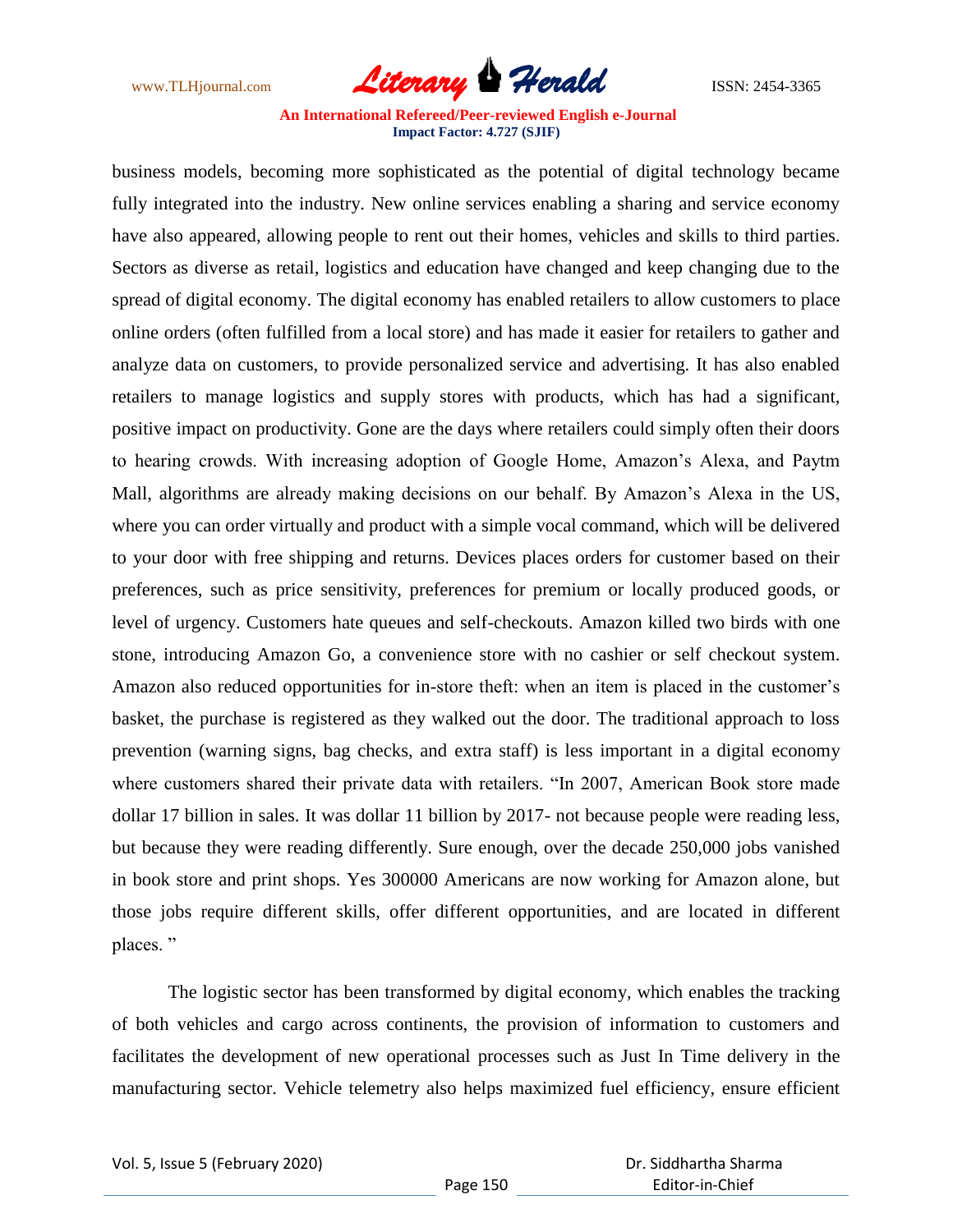

use of the transport network and support fleet maintenance activities. The information collected by fleets can also be used to create datasets with commercial value. In transport, digitalization can significantly improve traffic and transport management through more accurate information on traffic and infrastructure conditions and on the location of vehicles and / or goods. Better access to and sharing of digital transport (traffic, travel, vehicle, cargo etc.) data for both public and private stakeholders along the supply chain can foster seamless information flows, and open up wide range of new business opportunities:

- $\Box$  Shippers would benefit from better information on available transport services.
- $\Box$  Factories would have information on goods arrival time to optimize their inventory management and production.
- $\Box$  Logistics service providers would be able to optimize transport operation in real time and to interact to unexpected events.
- ⮚ Public authorities could benefit from more accurate and reliable information on infrastructure use and cargo, thereby contributing to better efficiency and operational safety to networks.

Banks, insurance providers and other companies, including non-traditional payment service providers, increasingly enable customers to manage their finances, conduct transactions and access new product online, although they still continue to support branch networks for operations. Better use of data also allows growth in customer insights and associated products, such as personalized spending analysis, which can be used to generate advertising revenue. The digital economy has also made it easier to track indices and manage investment portfolios and has enabled specialist businesses such as high-frequency trending. The RBI has defined financial inclusion as "providing access to a wide range of financial services at a reasonable cost". A study by global payments technology firm Visa Inc. reports that achieving the goal of Digital India will help to bring more people into the formal financial fold and create more jobs. "The job of bank teller didn"t die-it evolved, requiring new and more complex skills. Right now, there are nearly six million job openings, and we estimate more than three million of them are middle-class jobs".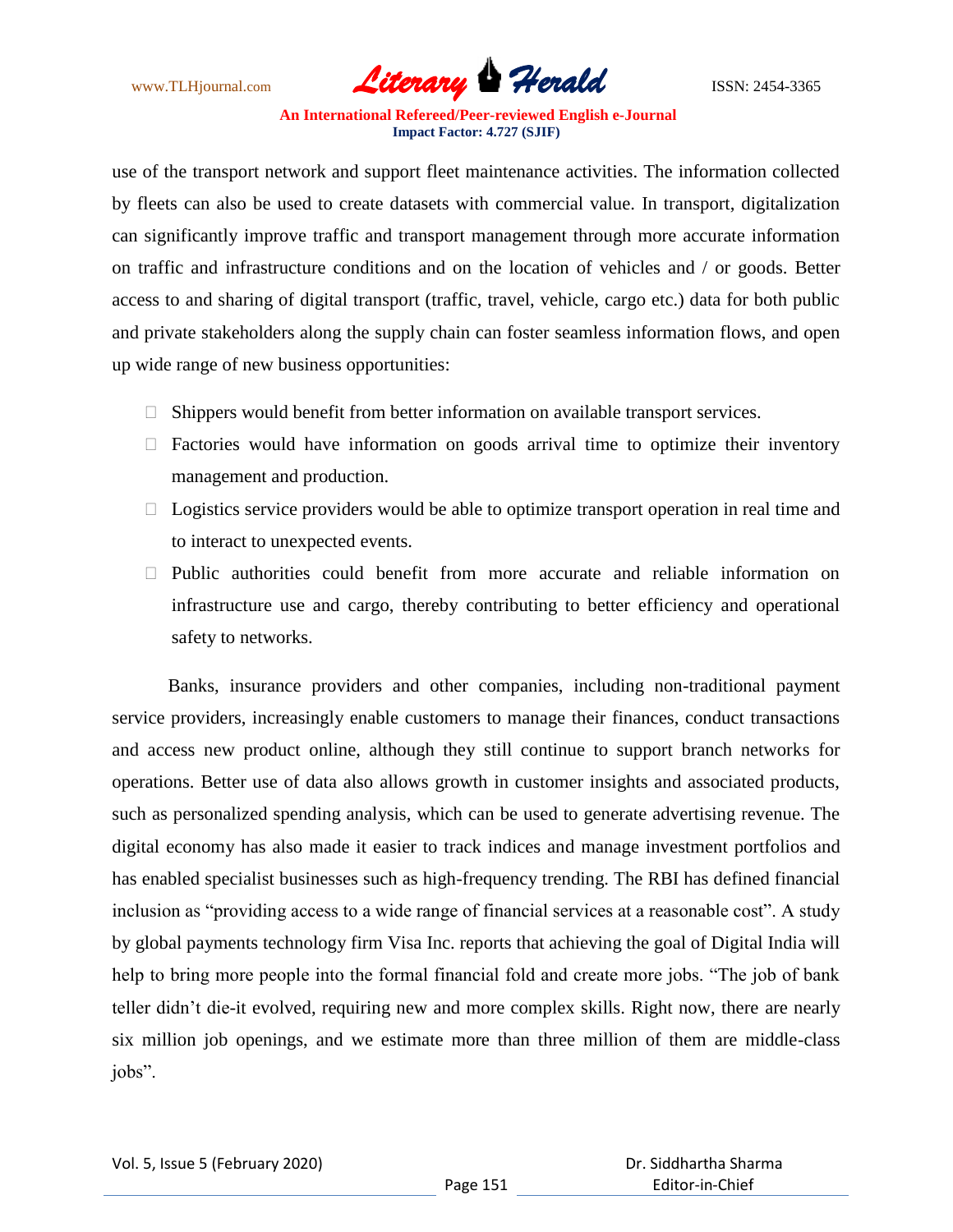

India"s financial inclusion policy, Pradhan Mantri Jan Dhan Yojna has shown qualitative results. The account-opening drive reached 221 million accounts, as an April 2016. The plan also envisages access to insurance, credit and pension facilities and channeling of all government benefits directly into the beneficiaries' bank account. In addition the RBI has strengthened the UPI in order to facilitate digital money transfers. In line with the digital strategy, the government has granted permission to a couple of payment banks, thereby kick-starting the initiative. Thus Digital India and financial inclusion are closely connected. With increase Internet usage and penetration, the Digital India initiative, facilitating proper payments infrastructures, will pave the way for a seamless digital economy. The government has outlined its vision in this regard and highlighted three core areas-increased trust on setting up the required infrastructure as a utility to each and every citizen, provision of services on demand and governance and lastly, digital empowerment of the citizens. The advent of biometrics technology- based Aadhar card will be the big disruptor in the financial technology segment. An "Aadhar" card has a 12-digit individual identification number. The Aadhar enabled Payment System (AEPs), allows online interoperable financial inclusion transaction at points of sale (Micro ATM) through the business correspondent of any bank using "Aadhar" authentication. In this context, digital platforms are likely to diver financial services to both the unbanked and the under banked population, especially in rural/remote regions, at a low cost, and subsequently increase digital financial access to the vast swathes of the country's population. The use of digital channels can bring down the transaction costs in a great way.

The digital economy has enhanced design and development as well as the ability to monitor production processes in factories and control robots, which has enabled greater precision in design and development and ongoing product refinement. The products being produced are also increasingly knowledge-intensive. In the automobile Industry, for example, it is estimated that 90% of new features in cars have a significant software component. On farms, system can monitor crops and animals, and soil/environment quality. Increasingly, routine processes and agricultural equipment can be managed through automated systems. Remote sensing is another big data resource to support the development of derived weather products (radar), improved hydrology and watershed management, soil health, crop coverage and crop health estimates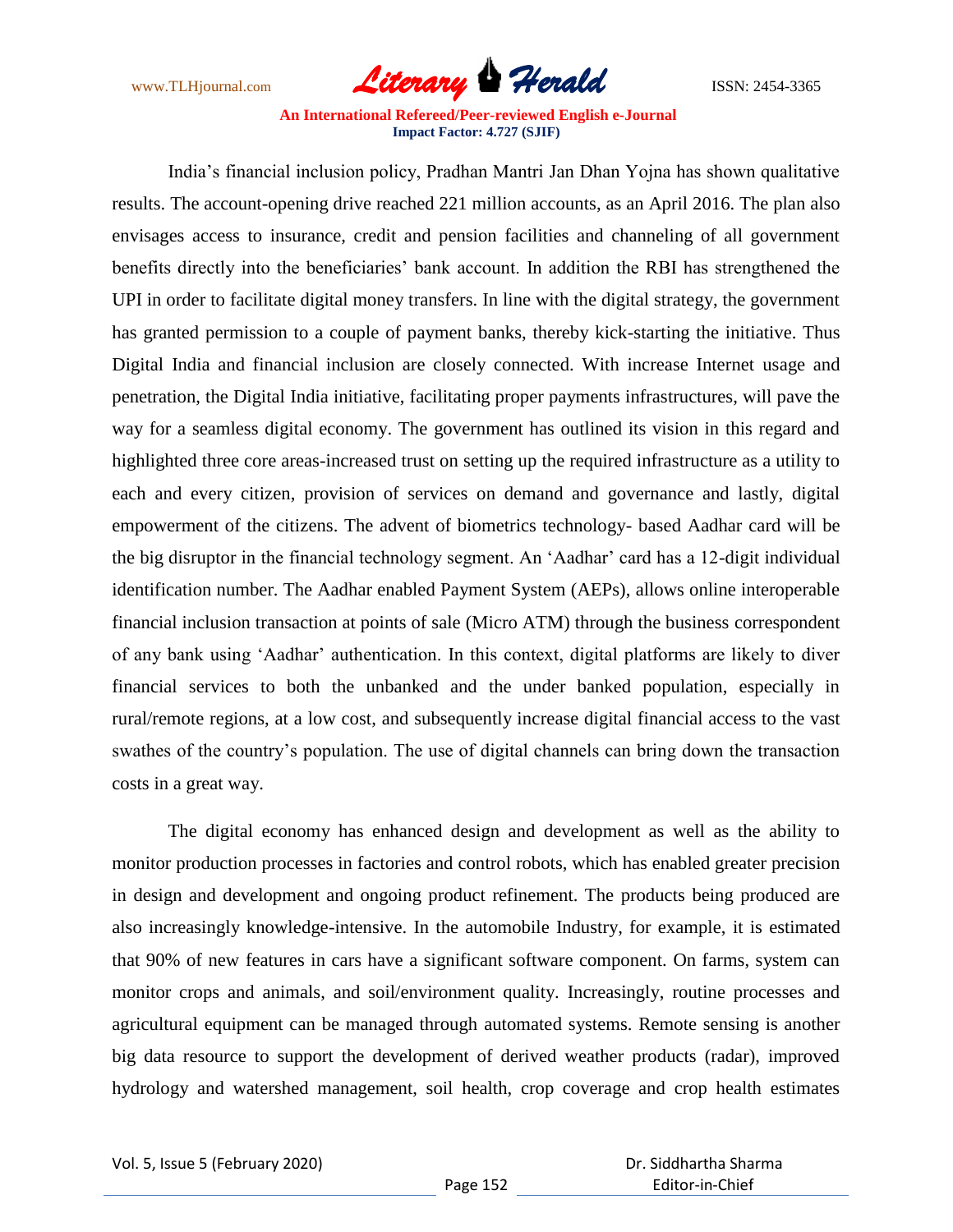

among other applications. This is now Unmanned Arial Vehicles (UAVs) that can capture multispectral images to assess crop health, damaged and yield far more accurately than satellites. The greatest impact Digital Agriculture will have is on democratization of market pricing and compressing transaction costs so that farmers capture a higher portion of the product's market value. With the Direct Benefit Transfer system and UID Aadhar, to support transfer of government subsidies to citizens, India is uniquely positioned to leverage these platforms to support the earlier intervention around soil health, Prime Minister Krishi Sinchayee Yojna, National markets and wealth Indexed insurance. Mobile money is the last key intervention that has unlocked tremendous opportunities for rural consumer in Africa and will do the same for India. Paper money is expensive and risky to rural consumers but mobile money is safer, especially for women, and costs less to transfer. Mobile money allows rural consumers to bypass poor infrastructures to support saving and access credit.

As the digital economy spreads, universities, tutor services and other education service providers are able to provide courses remotely without the need for face to face interaction through technologies such as video conferencing and streaming and online collaboration portals, which enables them to tap into global demand and leverage brands in a way not previously possible. There is no doubt that e-learning which is kind of education that takes place through the internet is becoming more and more popular, it establishes for the environment for delivering the educational material in an easy and low price way. It all goes under the umbrella of digital economy that promises for a better future and education. One of the most important educational tools is online learning. It has become an essential way for acquiring knowledge through either enrolling in credited courses; where students enrolled in tertiary education or to take professional training certificate preparation. The advancement of educational technology has enabled online education to become more accessible. Students only need a computer internet and basic IT skills.

The digital economy is revolutionizing the healthcare sector, from enabling remote diagnosis to enhancing system deficiencies and patient experience through electronic health records. It also allows opportunities for advertising, for example of drugs and other treatments. In the developed world, healthcare is becoming central and lies at the heart of the digital economy. Populations are growing, life expectancy is increasing, technology is advancing and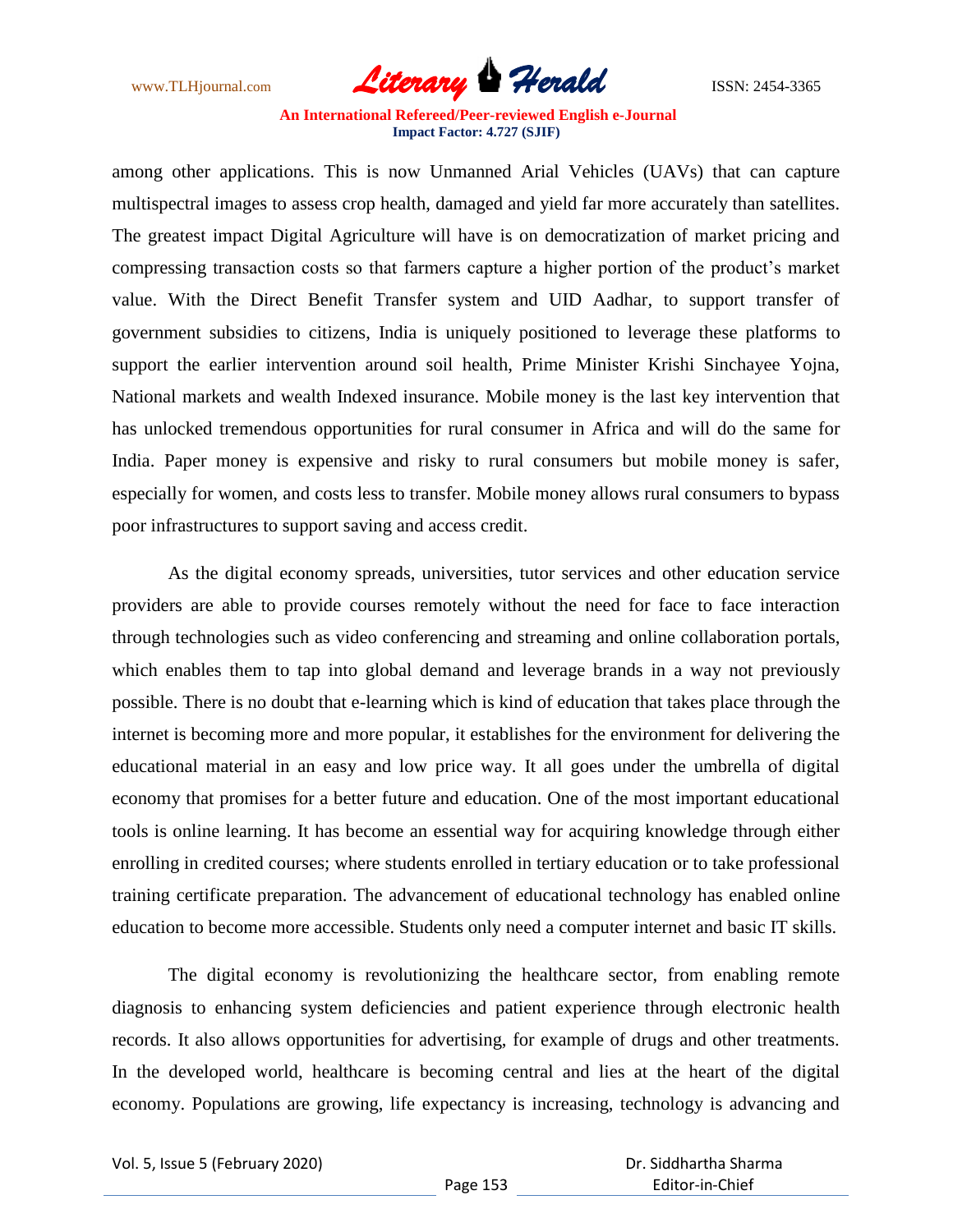

medical science is rapidly advancing. This presents a challenge to modern societies in terms of how to make healthcare systems more efficient, effective and sustainable whilst working within the constraints of national economic budgets. Digital technologies allied of new and more innovative way of working may be seen as a solution to provide high quality health outcomes within financial constraints. This heralds a new research agenda and set of challenges for multidisciplinary teams of researchers working across business technology, health and engineering disciplines. This research pillar, as part of the Digital Business research cluster focuses on complex problems related to the integration of health and social care. Social technical, systems thinking and modeling approaches are being utilized to help analyze, define, develop and implement new strategies for integrating health and social care organizations with a particular focus on the adoption, implementation and adoption of new digital technologies and information systems.

The digital economy has given rise to a number of new business models. In the words of Zoe Baired, "Now, as wireless networks connect the planet, and entire companies exist in the cloud, digital technology is no longer viewed as another arrow in the corporate quiver, but rather the very foundation upon which all functions are built, modern enterprises must both leverage digital technology and develop a culture that values its significance within the organizations."

As more and more business across various industries embrace new digital technologies, the economy is becoming increasingly digitalized. Online shopping and e-commerce are mainstream channels for consumption, and products themselves are moving from tangible mediums (CDs, videos, books) to digital ones. Thus, the digital economy first relates to something referred to as global consumption-meaning that for many products, such as videos, music, clothing and electronics, individuals are no longer restricted to purchasing products from local retailers, but rather can purchase from anywhere in the world using online platforms. Second, not only are individuals global consumers, but they are also increasingly producing many goods and services themselves-referred to in the national accounts as household production. Third, the digital economy has resulted in the proliferation of digital intermediary platforms, such as e-Bay, Amazon, Uber and Airbnb. Fourth, the digital economy is changing the way people for goods and services – in fact; it is changing the nature of money. The